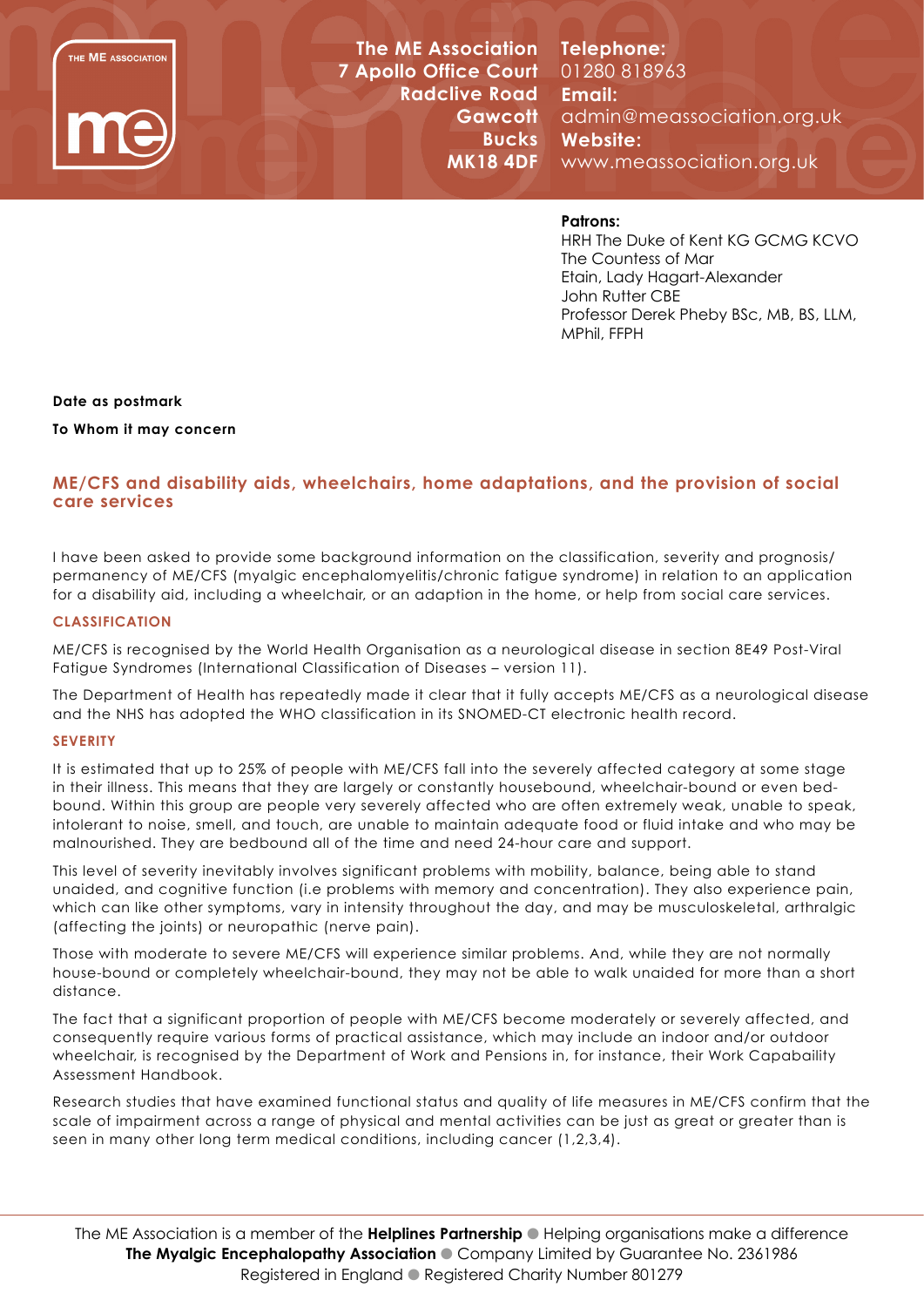

**The ME Association 7 Apollo Office Court Radclive Road Gawcott Bucks MK18 4DF**

**Telephone:**  01280 818963 **Email:**  admin@meassociation.org.uk **Website:**  www.meassociation.org.uk

### **Patrons:**

HRH The Duke of Kent KG GCMG KCVO The Countess of Mar Etain, Lady Hagart-Alexander John Rutter CBE Professor Derek Pheby BSc, MB, BS, LLM, MPhil, FFPH

### **PROGNOSIS**

Research studies into long term outcome indicate in ME/CFS that only a small minority of people return to previous levels of health and functioning. For many people ME/CFS is a long-term medical condition and once symptoms have persisted for more than five years full recovery becomes rare (5).

### **Most people with ME/CFS fall into one of four broad groups:**

1. Those who manage to return to normal health, or near normal health. The outlook for children and young people is generally considered to be better than for adults. Some may experience a significant recovery in functional ability and symptom severity within a couple of years, while for others it may take much longer.

2. The majority who make some degree of improvement and eventually stabilise. They then follow a fluctuating pattern with both good and bad periods of health. Relapses or exacerbations are often precipitated by:

a. Frequent episodes of post-exertional malaise (PEM) – a characteristic symptom of ME/CFS,

b. Infections, operations, temperature extremes, or stressful life events.

3. A significant minority who remain severely or very severely affected and normally require a great deal of care and support.

4. Those who show signs of deterioration. This is unusual but it does happen. When it occurs, a detailed medical re-assessment is advisable to rule out other possible causes. In the case of someone who becomes very severely affected, an increase in medical supervision and care will be necessary.

# **Draft NICE Guideline ME/CFS (expected publication 18 August 2021)**

The National Institute for Health and Care Excellence (NICE) will be issuing a new guideline in August 2021. We have extracted relevant information from the draft guideline below (6).

#### **Maintaining independence**

If a person with ME/CFS needs support at home, conduct a social care assessment, record, and provide information and support on:

- $\blacksquare$  activities of daily living,
- $\blacksquare$  mobility, including transferring from bed to chair, access to and use of the toilet and washing facilities, use of stairs, and access to outside space,
- $\blacksquare$  dexterity and poor balance, including avoiding falls,
- **n** their home, including environmental controls to avoid glare from lights, loud noise, and temperature fluctuations,
- $\blacksquare$  the feasibility of equipment and adaptations,
- $\blacksquare$  access to technology, including online access,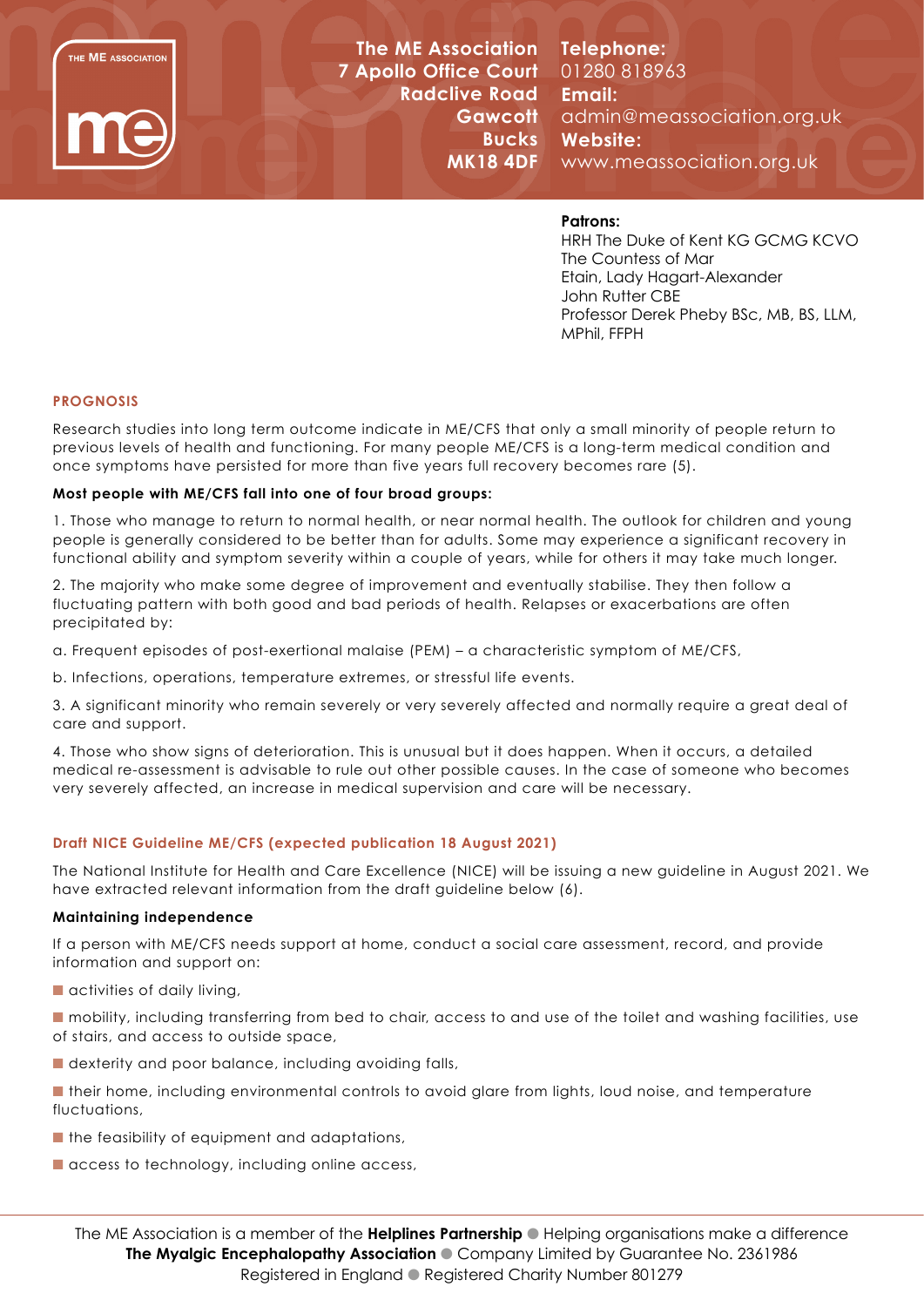

**The ME Association 7 Apollo Office Court Radclive Road Gawcott Bucks MK18 4DF**

**Telephone:**  01280 818963 **Email:**  admin@meassociation.org.uk **Website:**  www.meassociation.org.uk

# **Patrons:**

HRH The Duke of Kent KG GCMG KCVO The Countess of Mar Etain, Lady Hagart-Alexander John Rutter CBE Professor Derek Pheby BSc, MB, BS, LLM, MPhil, FFPH

 $\blacksquare$  where to get financial support and advice, for example signposting to advice on money management and making personalised arrangements with banks or the Post Office to access personal finances, and how to claim carers' and disability benefits and grants.

Give families and carers information on how to access training and resources about how to care for the person with ME/CFS.

# **Aids and adaptations**

Provide aids and adaptations identified in the person's management plan without delay, so that people can carry out activities of daily living and maintain their quality of life as much as possible.

Enable prompt assessment for funding for home adaptation. If the person is not eligible for funding, continue to offer information and support in arranging home adaptations.

For people with moderate ME/CFS or severe or very severe ME/CFS, consider providing or recommending aids and adaptations (such as a wheelchair, blue badge or stairlift) that could help them maintain their independence and improve their quality of life, taking into account the risks and benefits. Include these in the person's management plan.

#### **Access to care**

The committee was aware that difficulties accessing care are intensified in people with severe or very severe ME/CFS, particularly when they need hospital care.

The evidence showed that, as a result of this, some people with severe or very severe ME/CFS have little contact with and support from health and social care services. To address this, the committee highlighted the flexibility and specific support needed by people with severe or very severe ME/CFS.

ME/CFS can affect a person's ability to carry out activities of daily living and maintain their independence and quality of life. The committee agreed that everyone with ME/CFS should be asked how their symptoms affect their independence and then a social care assessment carried out if needed.

The committee also made further recommendations based on their own knowledge and experience, including that:

■ many families and carers do not know the most appropriate ways to support someone with ME/CFS and need advice on this

**n** people with ME/CFS often have difficulty getting the equipment they need to support their activities of daily living and maintain their quality of life.

Some of these recommendations might need extra staff time or other healthcare resource use, for example to offer flexible appointments and home visits, make adjustments during inpatient stays and provide aids and adaptations. However, for equity reasons, people with ME/CFS need the same access to healthcare and support as other NHS patients that is commensurate with the severity of their illness.